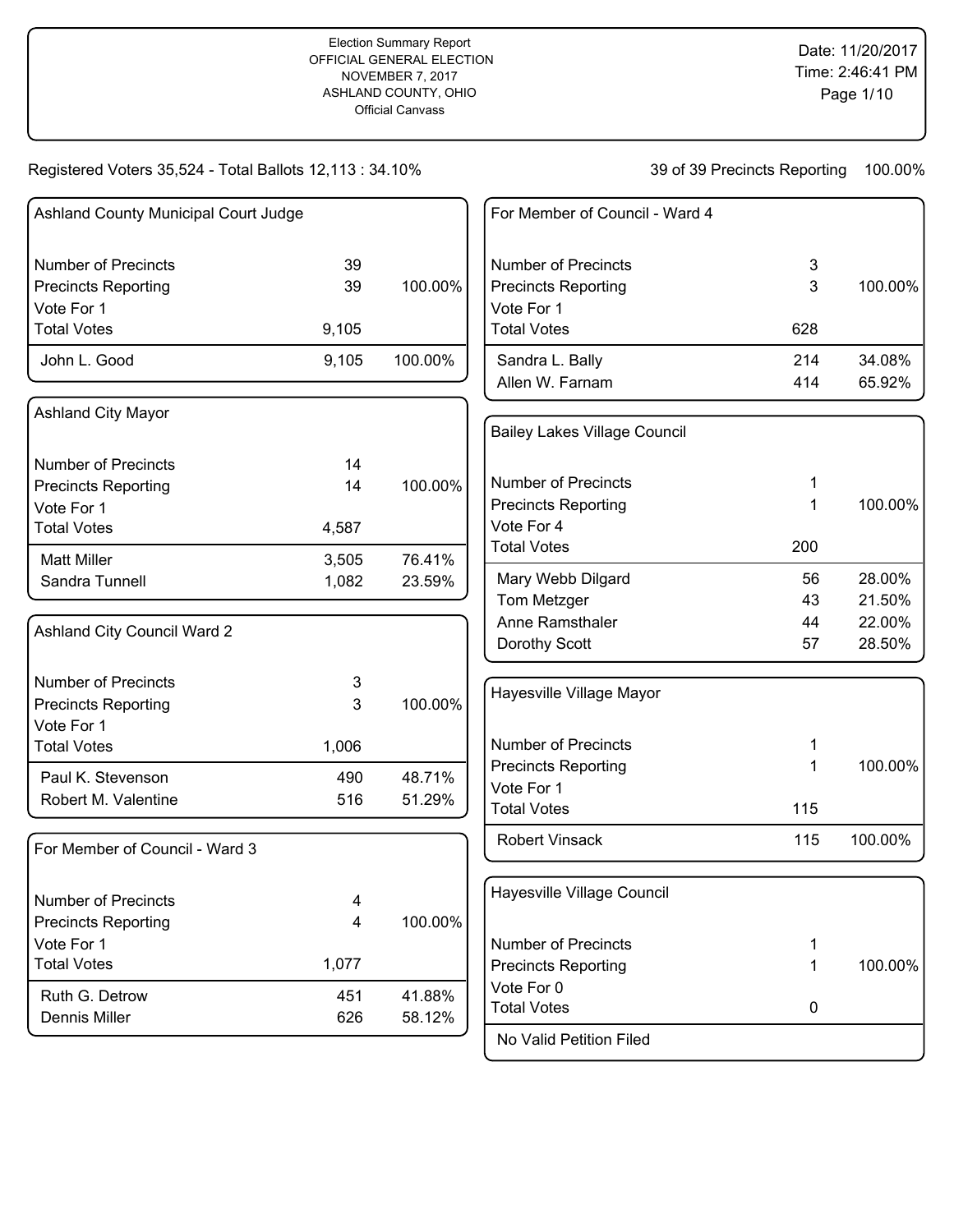## Registered Voters 35,524 - Total Ballots 12,113 : 34.10%

## 39 of 39 Precincts Reporting 100.00%

| Jeromesville Village Council |                   |                 | Mifflin Village Board of Public Affairs                     |     |         |
|------------------------------|-------------------|-----------------|-------------------------------------------------------------|-----|---------|
| <b>Number of Precincts</b>   | 1                 |                 | <b>Number of Precincts</b>                                  | 1   |         |
| <b>Precincts Reporting</b>   | 1                 | 100.00%         | <b>Precincts Reporting</b>                                  | 1   | 100.00% |
| Vote For 4                   |                   |                 | Vote For 2                                                  |     |         |
| <b>Total Votes</b>           | 238               |                 | <b>Total Votes</b>                                          | 38  |         |
| Reganne Heffelfinger         | 66                | 27.73%          | Freddie L. Craig (W)                                        | 8   | 21.05%  |
| Chad Hickey                  | 51                | 21.43%          | Philene L. Craig (W)                                        | 9   | 23.68%  |
| <b>Emily Soles</b>           | 65                | 27.31%          | Invalid Votes (W)                                           | 2   | 5.26%   |
| <b>Rodney Summers</b>        | 56                | 23.53%          | Write-in                                                    | 19  | 50.00%  |
| Loudonville Village Council  |                   |                 | Mifflin Village Board of Public Affairs<br>(UTE 12/31/2019) |     |         |
| <b>Number of Precincts</b>   | 2                 |                 | <b>Number of Precincts</b>                                  | 1   |         |
| <b>Precincts Reporting</b>   | $\overline{2}$    | 100.00%         | <b>Precincts Reporting</b>                                  | 1   | 100.00% |
| Vote For 4                   |                   |                 | Vote For 0                                                  |     |         |
| <b>Total Votes</b>           | 1,889             |                 | <b>Total Votes</b>                                          | 0   |         |
| Traci L. Cooper              | 440               | 23.29%          | No Valid Petition Filed                                     |     |         |
| Ted L. Fraser                | 235               | 12.44%          |                                                             |     |         |
| Thomas A. Gallagher          | 369               | 19.53%          | Perrysville Village Council                                 |     |         |
| Jason A. Van Sickle          | 431               | 22.82%          |                                                             |     |         |
| Thomas A. Young              | 414               | 21.92%          |                                                             |     |         |
|                              |                   |                 | <b>Number of Precincts</b>                                  | 1   |         |
| Mifflin Village Council      |                   |                 | <b>Precincts Reporting</b><br>Vote For 4                    | 1   | 100.00% |
|                              |                   |                 | <b>Total Votes</b>                                          | 333 |         |
| <b>Number of Precincts</b>   | 1                 |                 |                                                             |     |         |
| <b>Precincts Reporting</b>   | 1                 | 100.00%         | David Artrip, Jr.                                           | 65  | 19.52%  |
| Vote For 4                   |                   |                 | Cheryl Eggerton-Bowen                                       | 72  | 21.62%  |
| <b>Total Votes</b>           | 166               |                 | Duane E. Holland                                            | 56  | 16.82%  |
|                              |                   |                 | Heather A. Mullinnex                                        | 58  | 17.42%  |
| Brandy Bright (W)            | 9                 | 5.42%           | Kerry Rich                                                  | 82  | 24.62%  |
| Dustin G. Bright (W)         | 9                 | 5.42%           |                                                             |     |         |
| Pamela Crain (W)             | 16                | 9.64%           | Perrysville Village Board of Public Affairs                 |     |         |
| Gilbert Goodwill (W)         | 24                | 14.46%          |                                                             |     |         |
| Dawn Vesper (W)              | 24<br>$\mathbf 1$ | 14.46%<br>0.60% | <b>Number of Precincts</b>                                  | 1   |         |
| Invalid Votes (W)            |                   |                 | <b>Precincts Reporting</b>                                  | 1   | 100.00% |
| Write-in                     | 83                | 50.00%          | Vote For 0                                                  |     |         |
|                              |                   |                 | <b>Total Votes</b>                                          | 0   |         |

No Valid Petition Filed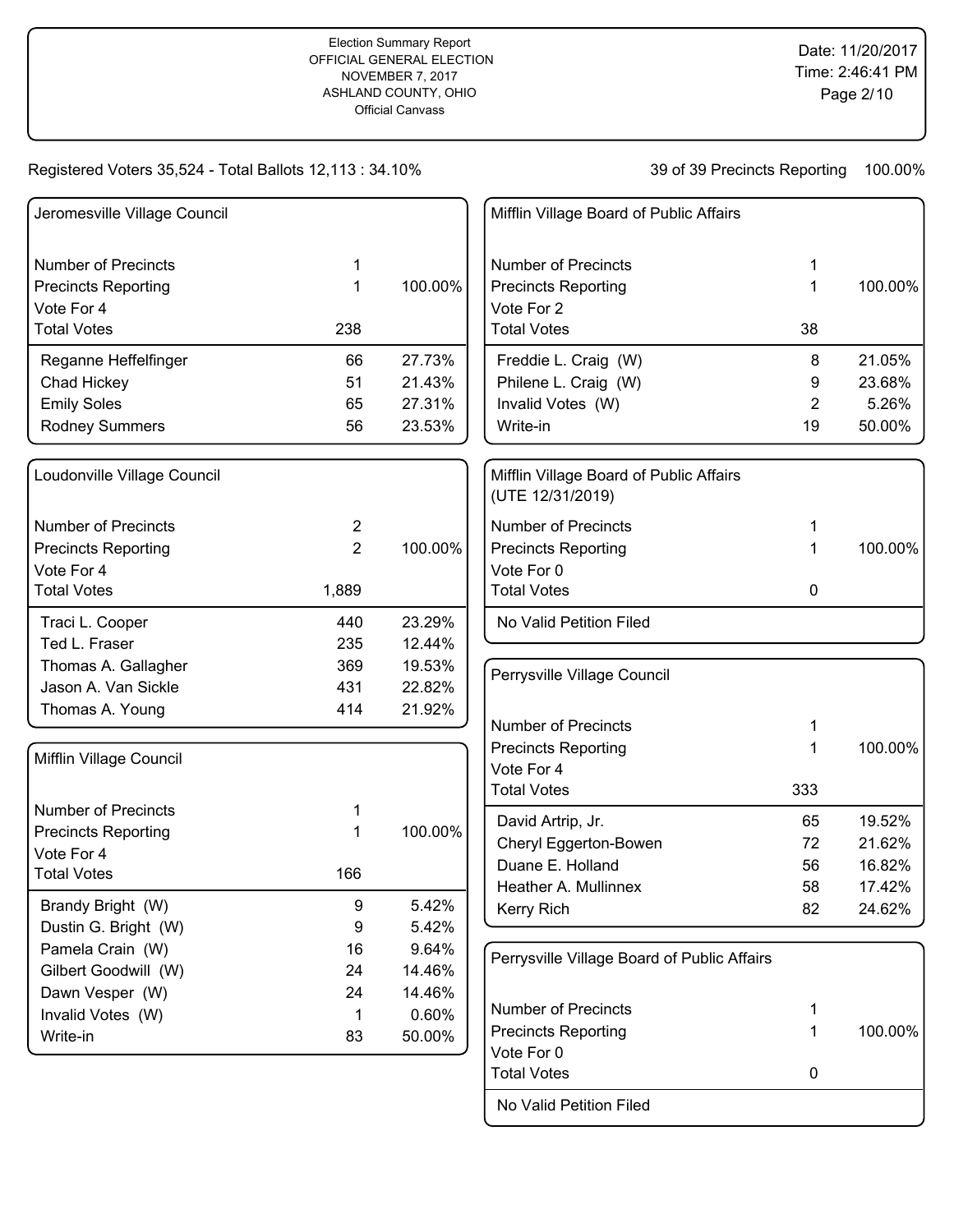### Registered Voters 35,524 - Total Ballots 12,113 : 34.10%

| Polk Village Mayor                   |     |         | Savannah Village Board of Public Affairs |                |         |
|--------------------------------------|-----|---------|------------------------------------------|----------------|---------|
| <b>Number of Precincts</b>           | 1   |         | <b>Number of Precincts</b>               | 1              |         |
| <b>Precincts Reporting</b>           | 1   | 100.00% | <b>Precincts Reporting</b>               | 1              | 100.00% |
| Vote For 1                           |     |         | Vote For 0                               |                |         |
| <b>Total Votes</b>                   | 75  |         | <b>Total Votes</b>                       | 0              |         |
| Donald E. Foster, III                | 75  | 100.00% | No Valid Petition Filed                  |                |         |
| Polk Village Council                 |     |         | <b>Clear Creek Twp Trustee</b>           |                |         |
| <b>Number of Precincts</b>           | 1   |         | <b>Number of Precincts</b>               |                |         |
| <b>Precincts Reporting</b>           | 1   | 100.00% | <b>Precincts Reporting</b>               | 1              | 100.00% |
| Vote For 4                           |     |         | Vote For 2                               |                |         |
| <b>Total Votes</b>                   | 68  |         | <b>Total Votes</b>                       | 471            |         |
| Judy Karoglan                        | 68  | 100.00% | <b>Tim Calame</b>                        | 238            | 50.53%  |
|                                      |     |         | <b>Standley Crist</b>                    | 233            | 49.47%  |
| Polk Village Board of Public Affairs |     |         |                                          |                |         |
|                                      |     |         | <b>Green Twp Trustee</b>                 |                |         |
| <b>Number of Precincts</b>           | 1   |         |                                          |                |         |
| <b>Precincts Reporting</b>           | 1   | 100.00% | <b>Number of Precincts</b>               | 3              |         |
| Vote For 0                           |     |         | <b>Precincts Reporting</b>               | 3              | 100.00% |
| <b>Total Votes</b>                   | 0   |         | Vote For 2                               |                |         |
| No Valid Petition Filed              |     |         | <b>Total Votes</b>                       | 1,082          |         |
|                                      |     |         | Marianne Cowell                          | 525            | 48.52%  |
| Savannah Village Council             |     |         | Dwain E. Stitzlein                       | 557            | 51.48%  |
|                                      |     |         |                                          |                |         |
| <b>Number of Precincts</b>           |     |         | Hanover Twp Trustee                      |                |         |
| <b>Precincts Reporting</b>           | 1   | 100.00% |                                          |                |         |
| Vote For 4                           |     |         | <b>Number of Precincts</b>               | $\overline{2}$ |         |
| <b>Total Votes</b>                   | 255 |         | <b>Precincts Reporting</b>               | $\overline{2}$ | 100.00% |
| Stephen D. Brown                     | 45  | 17.65%  | Vote For 2                               |                |         |
| <b>Ben Kunkel</b>                    | 45  | 17.65%  | <b>Total Votes</b>                       | 926            |         |
| Kris M. Hickey                       | 61  | 23.92%  | John R. Burkhart                         | 367            | 39.63%  |
| <b>Bruce Richards</b>                | 51  | 20.00%  | Jack Campbell                            | 143            | 15.44%  |
| Doug Yoho                            | 53  | 20.78%  | Ronald Endslow                           | 416            | 44.92%  |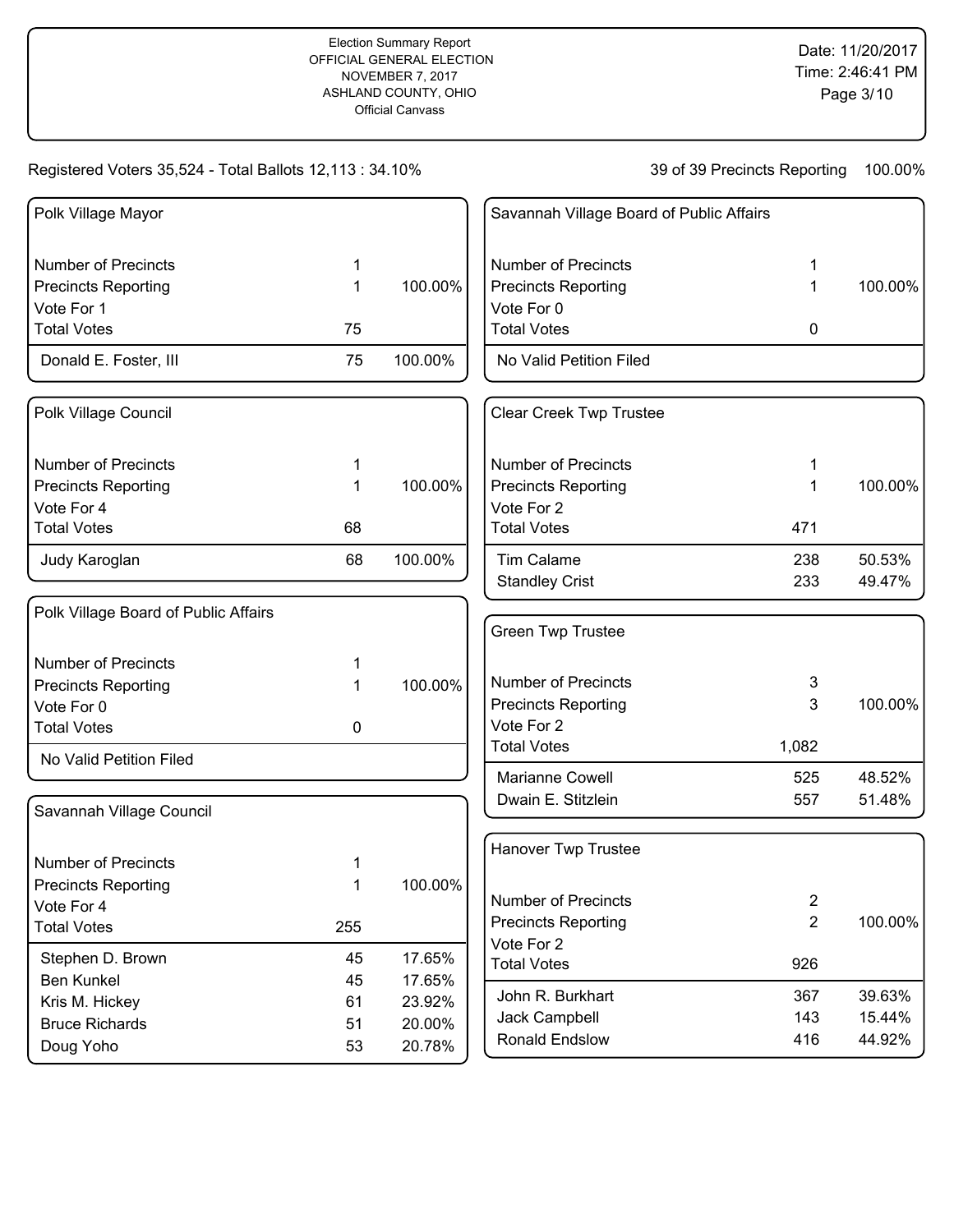## Registered Voters 35,524 - Total Ballots 12,113 : 34.10%

| Jackson Twp Trustee        |                |         | Milton Twp Trustee         |                |         |
|----------------------------|----------------|---------|----------------------------|----------------|---------|
| <b>Number of Precincts</b> | $\overline{2}$ |         | <b>Number of Precincts</b> | $\overline{2}$ |         |
| <b>Precincts Reporting</b> | $\overline{2}$ | 100.00% | <b>Precincts Reporting</b> | $\overline{2}$ | 100.00% |
| Vote For 2                 |                |         | Vote For 2                 |                |         |
| <b>Total Votes</b>         | 905            |         | <b>Total Votes</b>         | 733            |         |
| Jim Power                  | 354            | 39.12%  | <b>Rick Emmons</b>         | 374            | 51.02%  |
| Kay E. Wright              | 519            | 57.35%  | Eric L. Fulk               | 359            | 48.98%  |
| Jimmy Hall (W)             | 8              | 0.88%   |                            |                |         |
| Invalid Votes (W)          | 8              | 0.88%   | Mohican Twp Trustee        |                |         |
| Write-in                   | 16             | 1.77%   |                            |                |         |
|                            |                |         | <b>Number of Precincts</b> | $\overline{2}$ |         |
| Jackson Twp Fiscal Officer |                |         | <b>Precincts Reporting</b> | $\overline{2}$ | 100.00% |
|                            |                |         | Vote For 2                 |                |         |
| <b>Number of Precincts</b> | $\overline{2}$ |         | <b>Total Votes</b>         | 604            |         |
| <b>Precincts Reporting</b> | $\overline{2}$ | 100.00% | Keith Raudebaugh           | 325            | 53.81%  |
| Vote For 1                 |                |         | Michael D. Weber           | 279            | 46.19%  |
| <b>Total Votes</b>         | 680            |         |                            |                |         |
| <b>Barb Siler</b>          | 212            | 31.18%  | Montgomery Twp Trustee     |                |         |
| Cheryl Welch               | 468            | 68.82%  |                            |                |         |
|                            |                |         | <b>Number of Precincts</b> | 3              |         |
| Lake Twp Trustee           |                |         | <b>Precincts Reporting</b> | 3              | 100.00% |
|                            |                |         | Vote For 2                 |                |         |
| <b>Number of Precincts</b> | 1              |         | <b>Total Votes</b>         | 984            |         |
| <b>Precincts Reporting</b> | 1              | 100.00% | Joshua S. Boley            | 266            | 27.03%  |
| Vote For 2                 |                |         | Hugh Britton Troth         | 305            | 31.00%  |
| <b>Total Votes</b>         | 241            |         | Stephen Uhler              | 413            | 41.97%  |
| Mike S. Bender             | 141            | 58.51%  |                            |                |         |
| Tim W. Nickles             | 100            | 41.49%  | Orange Twp Trustee         |                |         |
|                            |                |         |                            |                |         |
| Mifflin Twp Trustee        |                |         | <b>Number of Precincts</b> | $\overline{2}$ |         |
|                            |                |         | <b>Precincts Reporting</b> | $\overline{2}$ | 100.00% |
| <b>Number of Precincts</b> | 1              |         | Vote For 2                 |                |         |
| <b>Precincts Reporting</b> | $\mathbf{1}$   | 100.00% | <b>Total Votes</b>         | 669            |         |
| Vote For 2                 |                |         |                            |                | 51.12%  |
| <b>Total Votes</b>         | 630            |         | James H. Elson             | 342<br>327     | 48.88%  |
| Jeff C. Jacobs             | 156            | 24.76%  | George Parks               |                |         |
| Richard F. Mumaw           | 125            | 19.84%  |                            |                |         |
| Eric C. Oswalt             | 243            | 38.57%  |                            |                |         |
| <b>Brad Schlechty</b>      | 106            | 16.83%  |                            |                |         |
|                            |                |         |                            |                |         |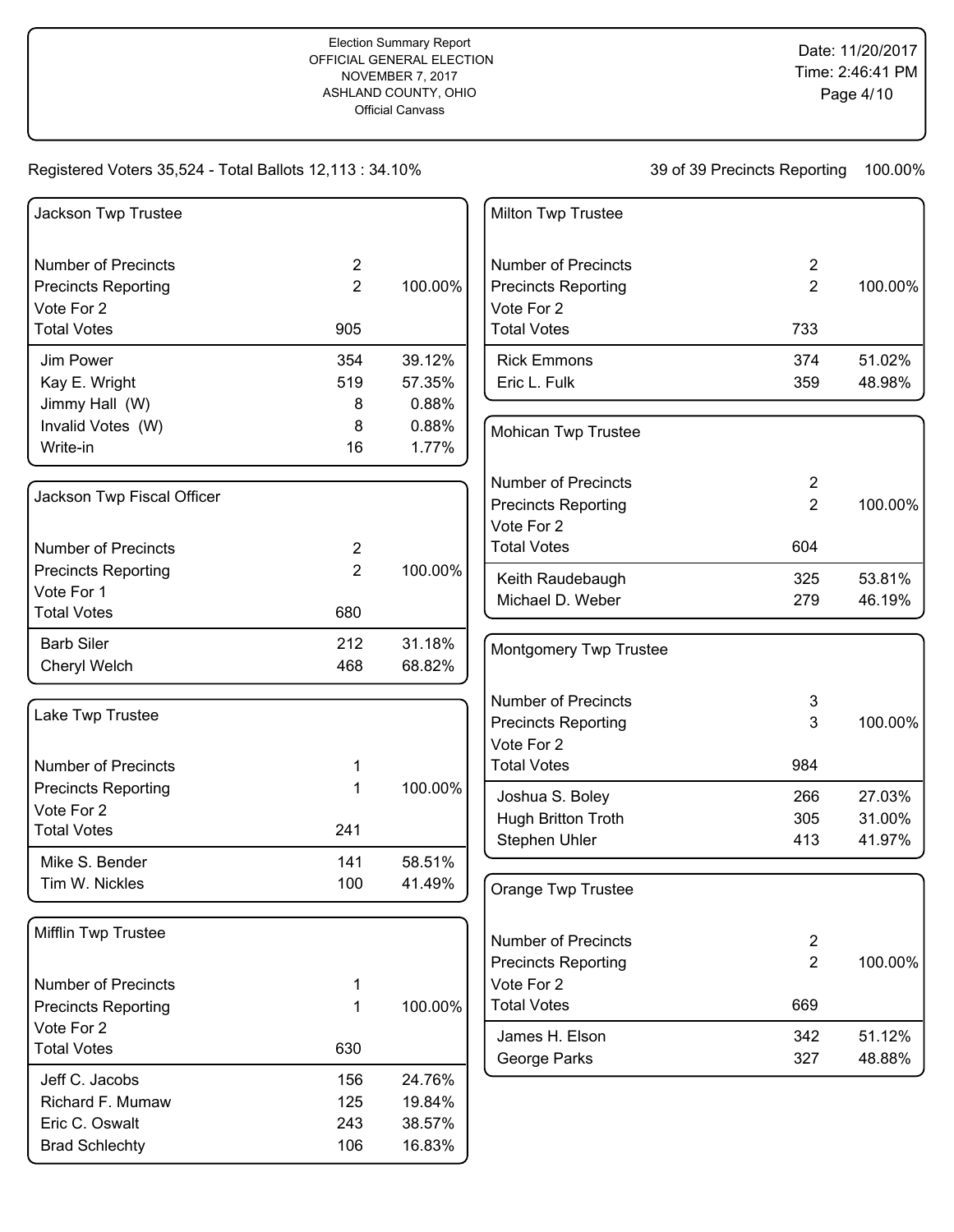## Registered Voters 35,524 - Total Ballots 12,113 : 34.10%

| Perry Twp Trustee                |                |         | Vermillion Twp Trustee              |                |         |
|----------------------------------|----------------|---------|-------------------------------------|----------------|---------|
| <b>Number of Precincts</b>       | 1              |         | <b>Number of Precincts</b>          | $\overline{2}$ |         |
| <b>Precincts Reporting</b>       | $\mathbf 1$    | 100.00% | <b>Precincts Reporting</b>          | $\overline{2}$ | 100.00% |
| Vote For 2                       |                |         | Vote For 2                          |                |         |
| <b>Total Votes</b>               | 617            |         | <b>Total Votes</b>                  | 1,170          |         |
| Brian G. Funk                    | 228            | 36.95%  | Doug Kamenik                        | 456            | 38.97%  |
| DeForest Kelley                  | 144            | 23.34%  | James R. Lessig                     | 356            | 30.43%  |
| <b>Burton Williams</b>           | 245            | 39.71%  | Ralph E. Owens                      | 358            | 30.60%  |
| <b>Ruggles Twp Trustee</b>       |                |         | Mid-Ohio ESC Governing Board        |                |         |
| <b>Number of Precincts</b>       | 1              |         | <b>Number of Precincts</b>          | 5              |         |
| <b>Precincts Reporting</b>       | 1              | 100.00% | <b>Precincts Reporting</b>          | 5              | 100.00% |
| Vote For 2                       |                |         | Vote For 3                          |                |         |
| <b>Total Votes</b>               | 344            |         | <b>Total Votes</b>                  | 546            |         |
| James D. Griffin                 | 88             | 25.58%  | Mary H. Dixon                       | 205            | 37.55%  |
| <b>Scott Stolcals</b>            | 131            | 38.08%  | <b>Richard Prater</b>               | 170            | 31.14%  |
| Jerad White                      | 125            | 36.34%  | Kyle Swigart                        | 171            | 31.32%  |
| <b>Sullivan Twp Trustee</b>      |                |         | For Governing Board North Point ESC |                |         |
| <b>Number of Precincts</b>       | $\overline{c}$ |         | <b>Number of Precincts</b>          | 1              |         |
| <b>Precincts Reporting</b>       | $\overline{2}$ | 100.00% | <b>Precincts Reporting</b>          | 1              | 100.00% |
| Vote For 2                       |                |         | Vote For 2                          |                |         |
| <b>Total Votes</b>               | 982            |         | <b>Total Votes</b>                  | 0              |         |
| Suzanne L. Fayak                 | 170            | 17.31%  | Peter C. Hazel                      | $\mathbf 0$    | 0%      |
| Glen M. Goff, Sr.                | 264            | 26.88%  | Bob Morgan                          | 0              | 0%      |
| Duane D. Jenkins                 | 254            | 25.87%  |                                     |                |         |
| Suzanne E. Runals                | 162            | 16.50%  | For Governing Board                 |                |         |
| Janice K. Steele                 | 132            | 13.44%  | (Tri-County ESC 3)                  |                |         |
|                                  |                |         | <b>Number of Precincts</b>          | 11             |         |
| <b>Troy Twp Trustee</b>          |                |         | <b>Precincts Reporting</b>          | 11             | 100.00% |
|                                  |                |         | Vote For 1                          |                |         |
| <b>Number of Precincts</b>       | 1              |         | <b>Total Votes</b>                  | 176            |         |
| <b>Precincts Reporting</b>       | 1              | 100.00% | Kathleen Frazier (W)                | 18             | 10.23%  |
| Vote For 2<br><b>Total Votes</b> | 333            |         | Invalid Votes (W)                   | 70             | 39.77%  |
|                                  |                |         | Write-in                            | 88             | 50.00%  |
| Tim Roth                         | 161            | 48.35%  |                                     |                |         |
| Leslie Dean White                | 172            | 51.65%  |                                     |                |         |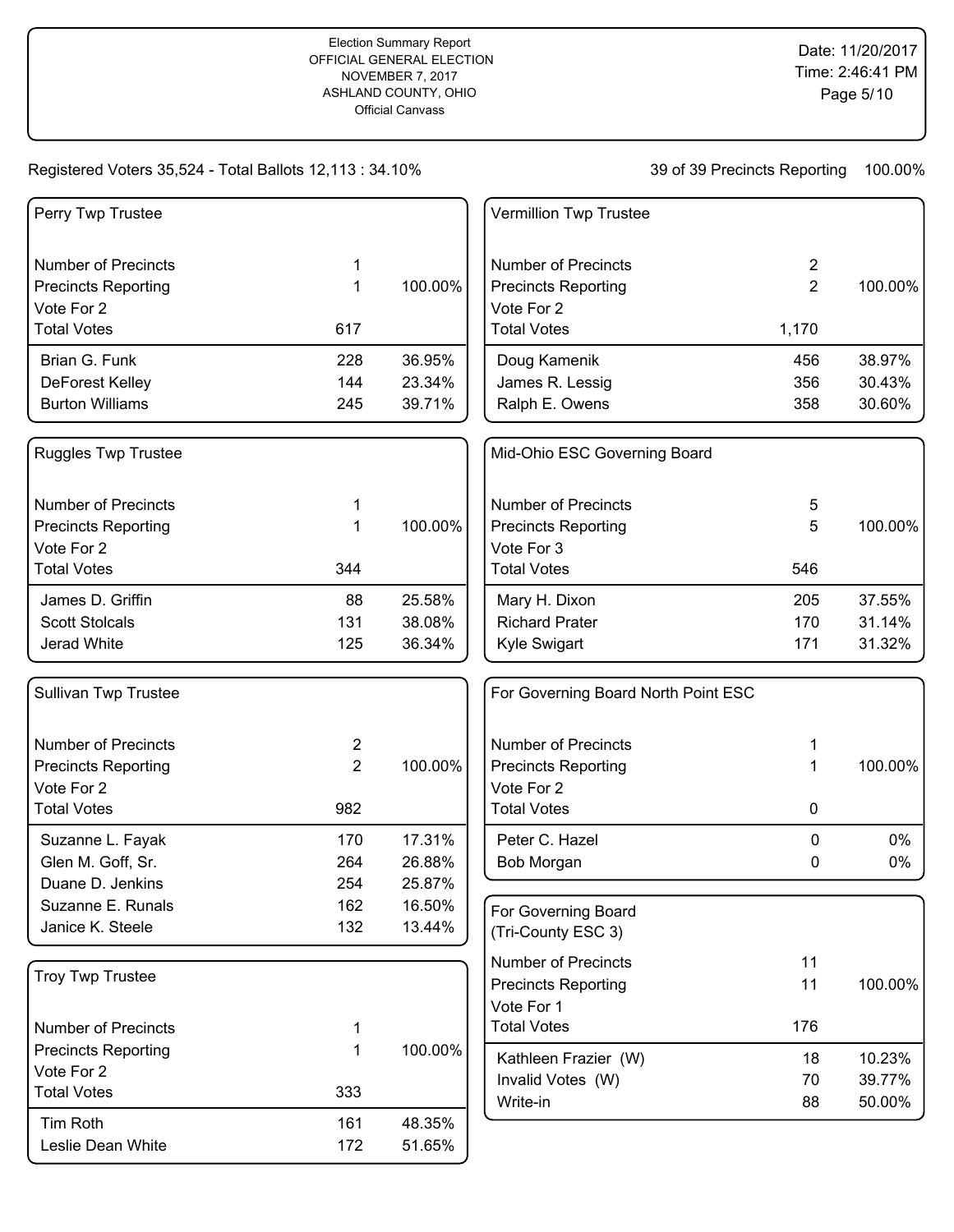# Registered Voters 35,524 - Total Ballots 12,113 : 34.10%

| Ashland City School Board of Education                   |          |         | Loudonville-Perrysville Exempted Village School District |                |         |
|----------------------------------------------------------|----------|---------|----------------------------------------------------------|----------------|---------|
| <b>Number of Precincts</b><br><b>Precincts Reporting</b> | 22<br>22 | 100.00% | <b>Number of Precincts</b><br><b>Precincts Reporting</b> | 5<br>5         | 100.00% |
| Vote For 3                                               |          |         | Vote For 3                                               |                |         |
| <b>Total Votes</b>                                       | 9,401    |         | <b>Total Votes</b>                                       | 2,155          |         |
| William Gravitt III                                      | 2,774    | 29.51%  | David M. Hunter                                          | 1,029          | 47.75%  |
| Mike Heimann                                             | 3,194    | 33.98%  | Roy Templeman                                            | 904            | 41.95%  |
| James Wolfe                                              | 3,433    | 36.52%  | John E. Miller (W)                                       | 67             | 3.11%   |
|                                                          |          |         | Invalid Votes (W)                                        | 44             | 2.04%   |
| <b>Black River Local School Board of Education</b>       |          |         | Write-in                                                 | 111            | 5.15%   |
| <b>Number of Precincts</b>                               | 5        |         | Lucas Local School Board of Education                    |                |         |
| <b>Precincts Reporting</b>                               | 5        | 100.00% |                                                          |                |         |
| Vote For 2                                               |          |         | <b>Number of Precincts</b>                               | 2              |         |
| <b>Total Votes</b>                                       | 1,029    |         | <b>Precincts Reporting</b>                               | $\overline{2}$ | 100.00% |
| <b>Matthew Clark</b>                                     | 515      | 50.05%  | Vote For 3                                               |                |         |
| <b>Daniel Sexton</b>                                     | 514      | 49.95%  | <b>Total Votes</b>                                       | 51             |         |
|                                                          |          |         | <b>Timothy Cooper</b>                                    | 20             | 39.22%  |
| Crestview Local School Board of Education                |          |         | Melanie Kline-Switzer                                    | 14             | 27.45%  |
|                                                          |          |         | Jon Parman                                               | 10             | 19.61%  |
|                                                          |          |         | James Sgambellone                                        | $\overline{7}$ | 13.73%  |
| <b>Number of Precincts</b><br><b>Precincts Reporting</b> | 3<br>3   | 100.00% |                                                          |                |         |
| Vote For 2                                               |          |         | Mapleton Local School Board of Education                 |                |         |
| <b>Total Votes</b>                                       | 444      |         |                                                          |                |         |
| David E. Kissel, Jr.                                     | 235      | 52.93%  | <b>Number of Precincts</b>                               | 9              |         |
| Lisa Music                                               | 209      | 47.07%  | <b>Precincts Reporting</b>                               | 9              | 100.00% |
|                                                          |          |         | Vote For 2                                               |                |         |
| Hillsdale Local School Board of Education                |          |         | <b>Total Votes</b>                                       | 1,481          |         |
|                                                          |          |         | ShaNa Benner                                             | 635            | 42.88%  |
|                                                          |          |         | Mindy Scurlock                                           | 846            | 57.12%  |
| <b>Number of Precincts</b>                               | 8        |         |                                                          |                |         |
| <b>Precincts Reporting</b>                               | 8        | 100.00% | New London Local School Board of Education Full Term     |                |         |
| Vote For 3<br><b>Total Votes</b>                         | 2,819    |         |                                                          |                |         |
|                                                          |          |         | <b>Number of Precincts</b>                               | 1              |         |
| W. Eugene Anderson                                       | 869      | 30.83%  | <b>Precincts Reporting</b>                               | 1              | 100.00% |
| Jason Chio                                               | 990      | 35.12%  | Vote For 3                                               |                |         |
| Vella King                                               | 960      | 34.05%  | <b>Total Votes</b>                                       | $\overline{2}$ |         |
|                                                          |          |         | William A. Given                                         | $\mathbf 1$    | 50.00%  |
|                                                          |          |         | Kenneth Long                                             | 0              | 0%      |
|                                                          |          |         | Domenic Maiani                                           | 1              | 50.00%  |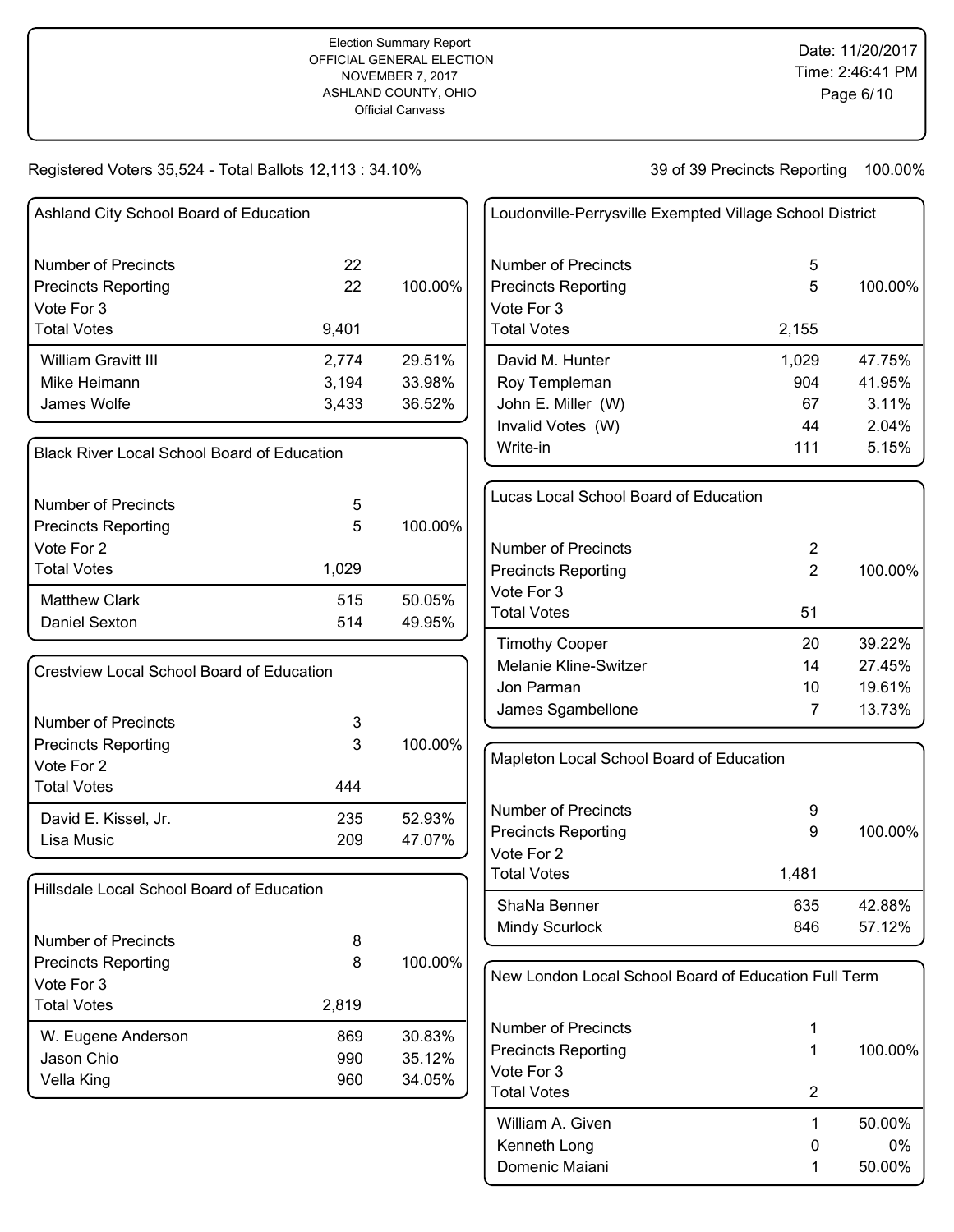Registered Voters 35,524 - Total Ballots 12,113 : 34.10%

| New London Local School Board of Education UTE 12/31/19 |                |         | State Issue 2                      |        |         |
|---------------------------------------------------------|----------------|---------|------------------------------------|--------|---------|
| <b>Number of Precincts</b>                              | 1              |         | <b>Number of Precincts</b>         | 39     |         |
| <b>Precincts Reporting</b>                              | $\mathbf 1$    | 100.00% | <b>Precincts Reporting</b>         | 39     | 100.00% |
| Vote For 0                                              |                |         | Vote For 1                         |        |         |
| <b>Total Votes</b>                                      | 0              |         | <b>Total Votes</b>                 | 11,822 |         |
| No Valid Petition Filed                                 |                |         | <b>YES</b>                         | 1,858  | 15.72%  |
|                                                         |                |         | <b>NO</b>                          | 9,964  | 84.28%  |
| Northwestern Local School Board of Education            |                |         | DALE-ROY RENEWAL 2.1M              |        |         |
| <b>Number of Precincts</b>                              | $\overline{2}$ |         |                                    |        |         |
| <b>Precincts Reporting</b>                              | $\overline{2}$ | 100.00% | <b>Number of Precincts</b>         | 39     |         |
| Vote For 2                                              |                |         | <b>Precincts Reporting</b>         | 39     | 100.00% |
| <b>Total Votes</b>                                      | 78             |         | Vote For 1                         |        |         |
| Laura Z. Woodring                                       | 60             | 76.92%  | <b>Total Votes</b>                 | 11,831 |         |
| Paula Abrecht (W)                                       | 5              | 6.41%   | FOR THE TAX LEVY                   | 8,732  | 73.81%  |
| Invalid Votes (W)                                       | 4              | 5.13%   | <b>AGAINST THE TAX LEVY</b>        | 3,099  | 26.19%  |
| Write-in                                                | 9              | 11.54%  |                                    |        |         |
|                                                         |                |         | ASHLAND CITY REC 0.5 M RENEWAL     |        |         |
| West Holmes Local School Board of Education             |                |         |                                    |        |         |
|                                                         |                |         | <b>Number of Precincts</b>         | 14     |         |
| <b>Number of Precincts</b>                              | 1              |         | <b>Precincts Reporting</b>         | 14     | 100.00% |
| <b>Precincts Reporting</b>                              | 1              | 100.00% | Vote For 1                         |        |         |
| Vote For 3                                              |                |         | <b>Total Votes</b>                 | 4,535  |         |
| <b>Total Votes</b>                                      | 48             |         | FOR THE TAX LEVY                   | 3,146  | 69.37%  |
| Andrew Jones                                            | 13             | 27.08%  | AGAINST THE TAX LEVY               | 1,389  | 30.63%  |
| <b>Brad Welsh</b>                                       | 17             | 35.42%  |                                    |        |         |
| Tina Zickefoose                                         | 18             | 37.50%  | PROPOSED ORDINANCE GAS AGGREGATION |        |         |
|                                                         |                |         | INCORPORATED AREAS OF ASHLAND CITY |        |         |
| State Issue 1                                           |                |         | <b>Number of Precincts</b>         | 14     |         |
|                                                         |                |         | <b>Precincts Reporting</b>         | 14     | 100.00% |
| <b>Number of Precincts</b>                              | 39             |         | Vote For 1                         |        |         |
| <b>Precincts Reporting</b>                              | 39             | 100.00% | <b>Total Votes</b>                 | 4,168  |         |
| Vote For 1                                              |                |         | <b>YES</b>                         | 2,687  | 64.47%  |
| <b>Total Votes</b>                                      | 11,792         |         | <b>NO</b>                          | 1,481  | 35.53%  |
| <b>YES</b>                                              | 9,165          | 77.72%  |                                    |        |         |
| <b>NO</b>                                               | 2,627          | 22.28%  |                                    |        |         |
|                                                         |                |         |                                    |        |         |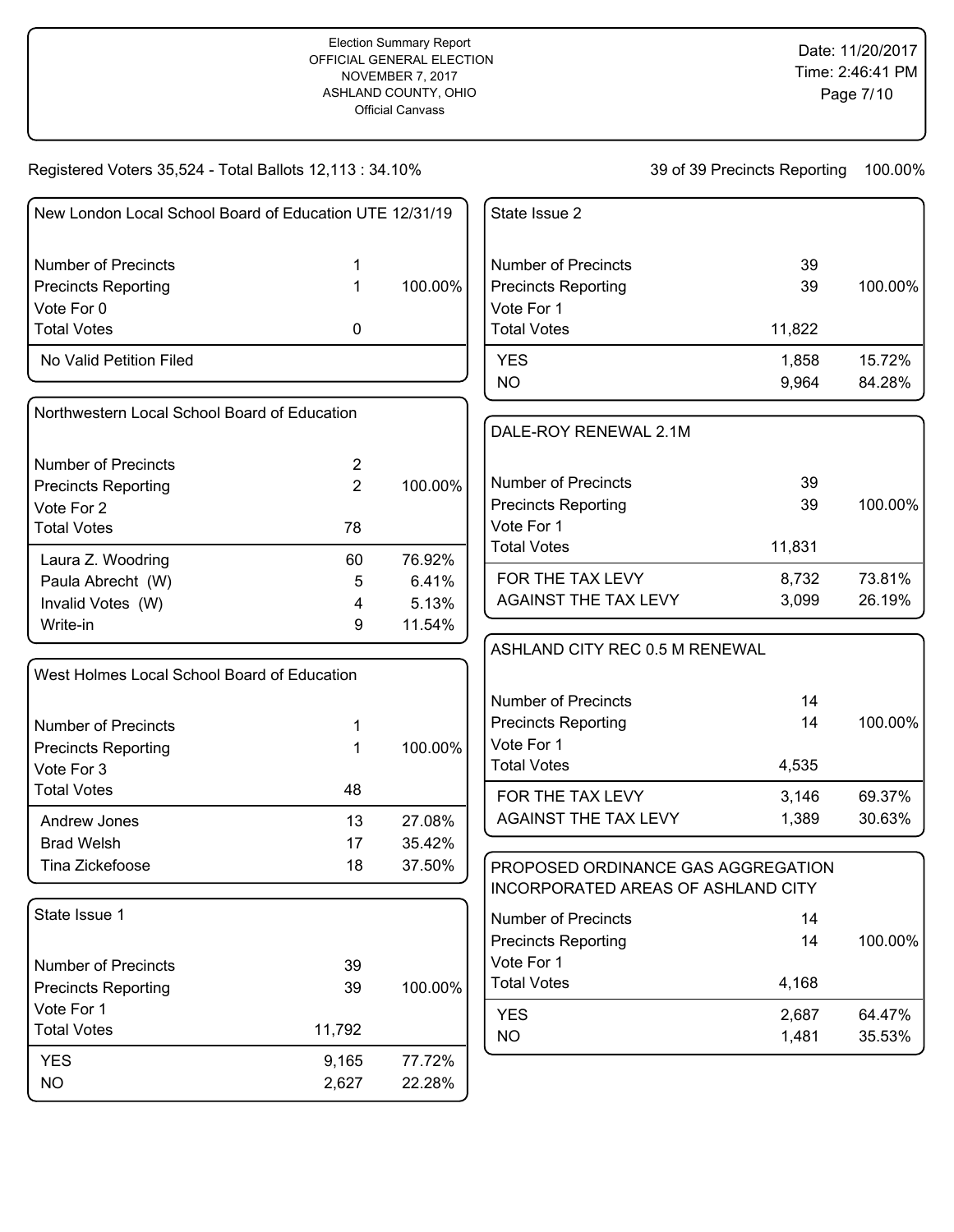# Registered Voters 35,524 - Total Ballots 12,113 : 34.10%

| HANOVER RENEWAL FP/EMS 0.9M            |       |         | ORANGE RENEWAL EMS 1M                      |                |         |
|----------------------------------------|-------|---------|--------------------------------------------|----------------|---------|
| <b>Number of Precincts</b>             | 1     |         | <b>Number of Precincts</b>                 | $\overline{2}$ |         |
| <b>Precincts Reporting</b>             | 1     | 100.00% | <b>Precincts Reporting</b>                 | $\overline{2}$ | 100.00% |
| Vote For 1                             |       |         | Vote For 1                                 |                |         |
| <b>Total Votes</b>                     | 225   |         | <b>Total Votes</b>                         | 470            |         |
| FOR THE TAX LEVY                       | 193   | 85.78%  | FOR THE TAX LEVY                           | 393            | 83.62%  |
| <b>AGAINST THE TAX LEVY</b>            | 32    | 14.22%  | <b>AGAINST THE TAX LEVY</b>                | 77             | 16.38%  |
| HAYESVILLE RENEWAL CE 1.6M             |       |         | TROY RENEWAL EMS 0.5M                      |                |         |
| <b>Number of Precincts</b>             | 1     |         | <b>Number of Precincts</b>                 | 1              |         |
| <b>Precincts Reporting</b>             | 1     | 100.00% | <b>Precincts Reporting</b>                 | 1              | 100.00% |
| Vote For 1                             |       |         | Vote For 1                                 |                |         |
| <b>Total Votes</b>                     | 133   |         | <b>Total Votes</b>                         | 248            |         |
| FOR THE TAX LEVY                       | 113   | 84.96%  | FOR THE TAX LEVY                           | 206            | 83.06%  |
| <b>AGAINST THE TAX LEVY</b>            | 20    | 15.04%  | <b>AGAINST THE TAX LEVY</b>                | 42             | 16.94%  |
| LOUDONVILLE PUBLIC LIBRARY ADD CE 0.8M |       |         | RUGGLES RENEWAL RB 1.9M AND INCREASE 0.84M |                |         |
| <b>Number of Precincts</b>             | 5     |         | <b>Number of Precincts</b>                 | 1              |         |
| <b>Precincts Reporting</b>             | 5     | 100.00% | <b>Precincts Reporting</b>                 | 1              | 100.00% |
| Vote For 1                             |       |         | Vote For 1                                 |                |         |
| <b>Total Votes</b>                     | 1,460 |         | <b>Total Votes</b>                         | 212            |         |
| FOR THE TAX LEVY                       | 1,021 | 69.93%  | FOR THE TAX LEVY                           | 123            | 58.02%  |
| <b>AGAINST THE TAX LEVY</b>            | 439   | 30.07%  | <b>AGAINST THE TAX LEVY</b>                | 89             | 41.98%  |
| <b>MOHICAN RENEWAL RB 4.2M</b>         |       |         | <b>VERMILLION RENEWAL EMS 0.3M</b>         |                |         |
| <b>Number of Precincts</b>             | 1     |         | <b>Number of Precincts</b>                 | $\overline{2}$ |         |
| <b>Precincts Reporting</b>             | 1     | 100.00% | <b>Precincts Reporting</b>                 | $\overline{2}$ | 100.00% |
| Vote For 1                             |       |         | Vote For 1                                 |                |         |
| <b>Total Votes</b>                     | 351   |         | <b>Total Votes</b>                         | 743            |         |
| FOR THE TAX LEVY                       | 262   | 74.64%  | FOR THE TAX LEVY                           | 622            | 83.71%  |
| <b>AGAINST THE TAX LEVY</b>            | 89    | 25.36%  | AGAINST THE TAX LEVY                       | 121            | 16.29%  |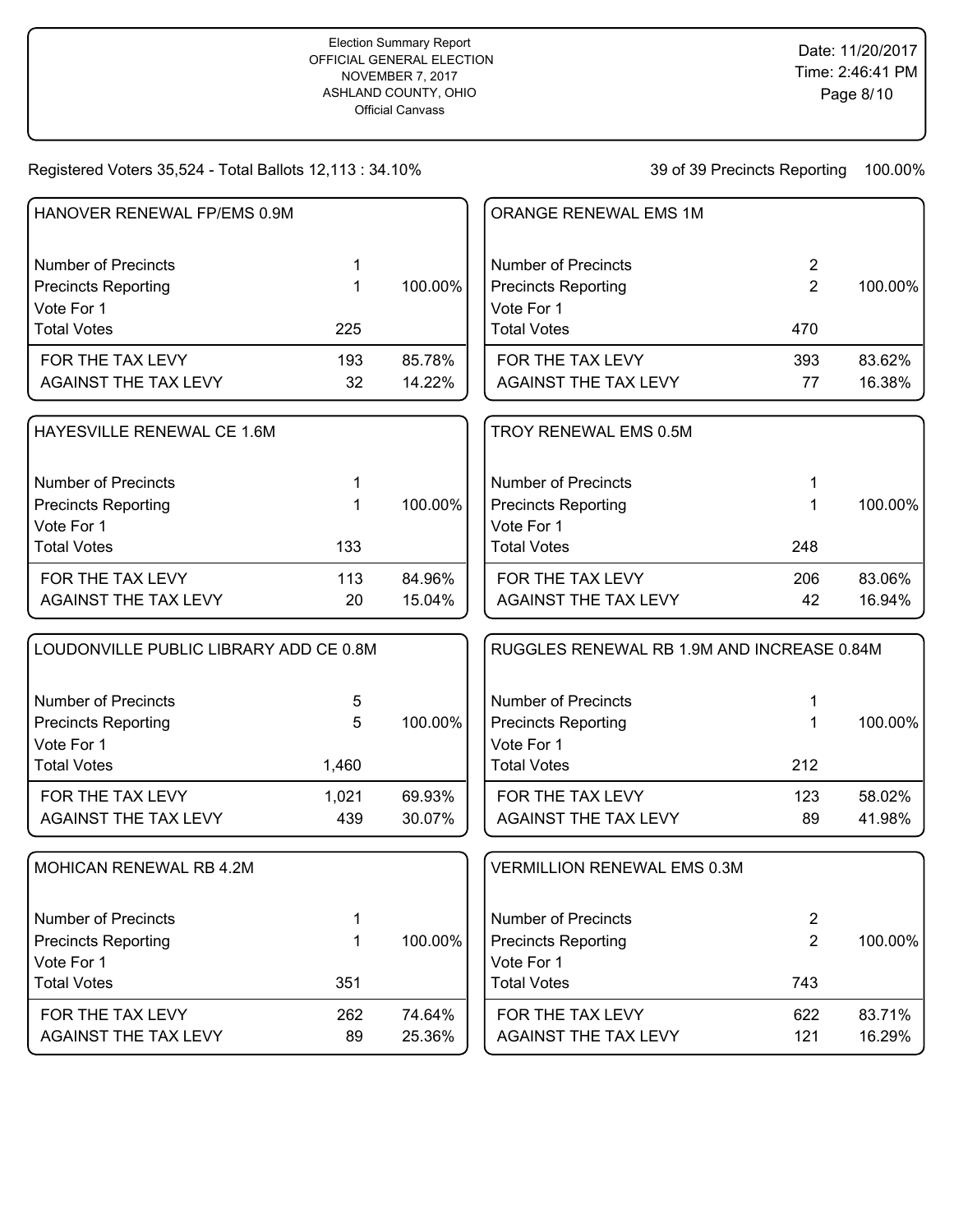Registered Voters 35,524 - Total Ballots 12,113 : 34.10%

| 1   |                                                                                                                                                                 | <b>Number of Precincts</b>  | 5                                                                                          |                                                                                                                     |
|-----|-----------------------------------------------------------------------------------------------------------------------------------------------------------------|-----------------------------|--------------------------------------------------------------------------------------------|---------------------------------------------------------------------------------------------------------------------|
| 1   | 100.00%                                                                                                                                                         | <b>Precincts Reporting</b>  | 5                                                                                          | 100.00%                                                                                                             |
| 133 |                                                                                                                                                                 | <b>Total Votes</b>          | 943                                                                                        |                                                                                                                     |
| 95  | 71.43%                                                                                                                                                          |                             | 572                                                                                        | 60.66%                                                                                                              |
| 38  | 28.57%                                                                                                                                                          | <b>AGAINST THE TAX LEVY</b> | 371                                                                                        | 39.34%                                                                                                              |
|     |                                                                                                                                                                 | EHOVE JVSD ADD PI 0.5M      |                                                                                            |                                                                                                                     |
| 1   |                                                                                                                                                                 | <b>Number of Precincts</b>  |                                                                                            |                                                                                                                     |
| 1   | 100.00%                                                                                                                                                         | <b>Precincts Reporting</b>  | 1                                                                                          | 100.00%                                                                                                             |
|     |                                                                                                                                                                 |                             |                                                                                            |                                                                                                                     |
|     |                                                                                                                                                                 |                             |                                                                                            |                                                                                                                     |
| 87  | 65.41%                                                                                                                                                          | For the Tax Levy            | $\mathbf{0}$                                                                               | 0%                                                                                                                  |
| 46  |                                                                                                                                                                 |                             | 1                                                                                          | 100.00%                                                                                                             |
|     |                                                                                                                                                                 |                             |                                                                                            |                                                                                                                     |
| 1   |                                                                                                                                                                 | <b>Number of Precincts</b>  | 37                                                                                         |                                                                                                                     |
| 1   | 100.00%                                                                                                                                                         | <b>Precincts Reporting</b>  | 37                                                                                         | 100.00%                                                                                                             |
|     |                                                                                                                                                                 | Vote For 1                  |                                                                                            |                                                                                                                     |
| 132 |                                                                                                                                                                 | <b>Total Votes</b>          | 10,436                                                                                     |                                                                                                                     |
| 92  | 69.70%                                                                                                                                                          | FOR THE TAX LEVY            | 7,597                                                                                      | 72.80%                                                                                                              |
| 40  | 30.30%                                                                                                                                                          | <b>AGAINST THE TAX LEVY</b> | 2,839                                                                                      | 27.20%                                                                                                              |
|     |                                                                                                                                                                 |                             |                                                                                            |                                                                                                                     |
| 1   |                                                                                                                                                                 | <b>Number of Precincts</b>  | 1                                                                                          |                                                                                                                     |
| 1   | 100.00%                                                                                                                                                         | <b>Precincts Reporting</b>  | 1                                                                                          | 100.00%                                                                                                             |
|     |                                                                                                                                                                 | Vote For 1                  |                                                                                            |                                                                                                                     |
| 132 |                                                                                                                                                                 | <b>Total Votes</b>          | 346                                                                                        |                                                                                                                     |
| 88  | 66.67%                                                                                                                                                          | FOR THE TAX LEVY            | 245                                                                                        | 70.81%                                                                                                              |
| 44  | 33.33%                                                                                                                                                          | AGAINST THE TAX LEVY        | 101                                                                                        | 29.19%                                                                                                              |
|     | <b>VILLAGE POINT MARKET LIQ SALES</b><br>SUNDAY SALES VILLAGE POINT MARKET<br>133<br><b>VILLAGE POINT PARLOR LIQ SALES</b><br>SUNDAY SALES VILLAGE POINT PARLOR | 34.59%                      | Vote For 1<br>FOR THE TAX LEVY<br>Vote For 1<br><b>Total Votes</b><br>Against the Tax Levy | Black River LSD RENEWAL EM REQ 1.6M<br>1<br>ASH W HOLMES JVSD RENEWAL PI 0.5M<br>CLEAR CREEK FIRE ADD FP AND EMS 2M |